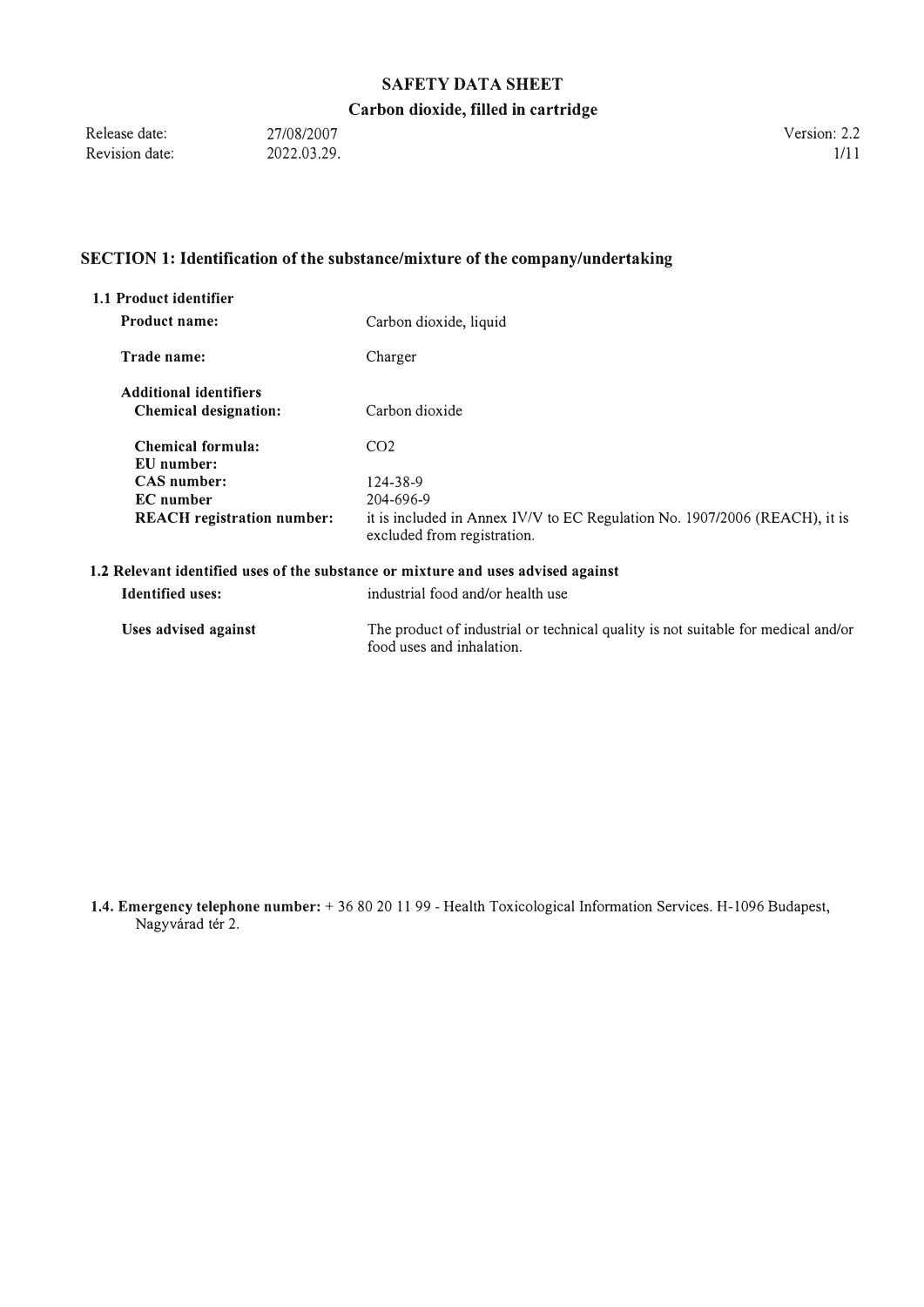## **Carbon dioxide, filled in cartridge**

Release date: Revision date: 27/08/2007 2022.03.29. **!SECTION 2: Hazards identification** Version: 2.2 2/11

# **2.1 Classification of substance or mixture**

**Classification according to EC 1272/2008 as amended.** 

| Physical hazards |  |
|------------------|--|
|------------------|--|

Gas under pressure Liquid gas H280: Contains gas under pressure; may explode if heated.

**2.2 Label elements** 



| Warning:                        | Warning                                                                                                       |  |
|---------------------------------|---------------------------------------------------------------------------------------------------------------|--|
| <b>Hazard statements:</b>       | H280: Contains gas under pressure; may explode if heated.                                                     |  |
| <b>Precautionary statements</b> |                                                                                                               |  |
| <b>Prevention:</b>              | None                                                                                                          |  |
| <b>Responses:</b>               | None                                                                                                          |  |
| Storage:                        | P102 Keep out of reach of children.<br>P403: Store in a well-ventilated place.<br>P410 Protect from sunlight. |  |
| Disposal:                       | None                                                                                                          |  |
| 2.3 Other hazards:              | Contact with the steaming liquid may cause frostbite.                                                         |  |

#### **SECTION 3: Composition and information on ingredients**

#### **3.1 Substances**

| <b>Chemical designation</b>       | Carbon dioxide                                                                         |
|-----------------------------------|----------------------------------------------------------------------------------------|
| EU number:                        | $\frac{1}{2}$                                                                          |
| <b>CAS</b> number:                | 124-38-9                                                                               |
| <b>EC</b> number:                 | 204-696-9                                                                              |
| <b>REACH</b> registration number: | it is included in Annex IV/V to EC Regulation No. 1907/2006 (REACH), it is             |
|                                   | excluded from registration.                                                            |
| <b>Purity:</b>                    | 100%                                                                                   |
|                                   | In this section, purity only serves for classification and does not reflect the actual |
|                                   | purity of the delivered substance for which another documentation must be              |
|                                   | investigated.                                                                          |
| Trade name:                       | Charger                                                                                |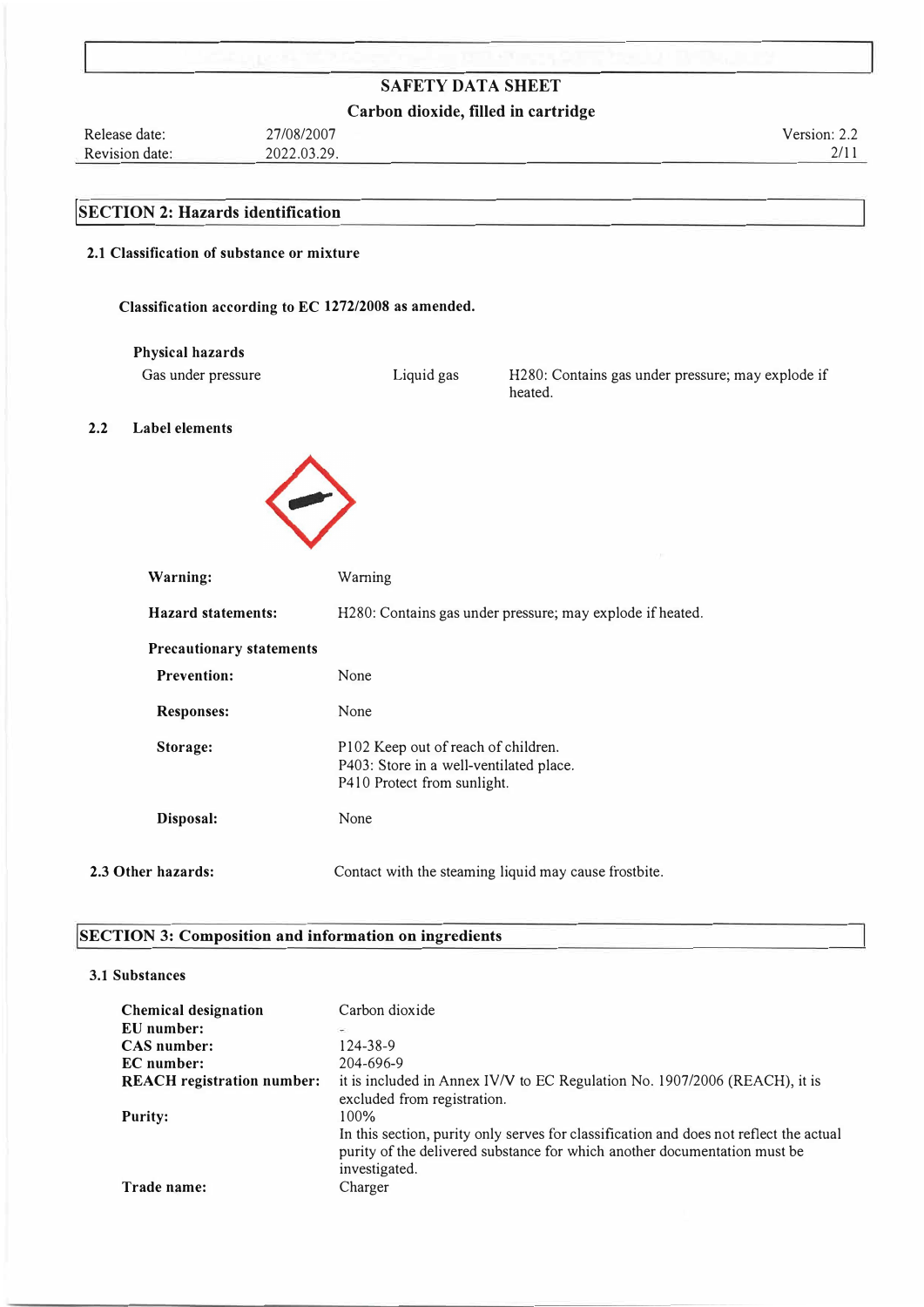| <b>SAFETY DATA SHEET</b>                                            |                                                                                |                                                                                                                                                                                                                                                                                                                                                                                                                                                                                                                                                                                                                                                                                                                                                                                                                                                     |  |
|---------------------------------------------------------------------|--------------------------------------------------------------------------------|-----------------------------------------------------------------------------------------------------------------------------------------------------------------------------------------------------------------------------------------------------------------------------------------------------------------------------------------------------------------------------------------------------------------------------------------------------------------------------------------------------------------------------------------------------------------------------------------------------------------------------------------------------------------------------------------------------------------------------------------------------------------------------------------------------------------------------------------------------|--|
| Carbon dioxide, filled in cartridge                                 |                                                                                |                                                                                                                                                                                                                                                                                                                                                                                                                                                                                                                                                                                                                                                                                                                                                                                                                                                     |  |
| Release date:                                                       | 27/08/2007                                                                     | Version: 2.2                                                                                                                                                                                                                                                                                                                                                                                                                                                                                                                                                                                                                                                                                                                                                                                                                                        |  |
| Revision date:                                                      | 2022.03.29.                                                                    | 3/11                                                                                                                                                                                                                                                                                                                                                                                                                                                                                                                                                                                                                                                                                                                                                                                                                                                |  |
|                                                                     |                                                                                |                                                                                                                                                                                                                                                                                                                                                                                                                                                                                                                                                                                                                                                                                                                                                                                                                                                     |  |
| <b>SECTION 4: First aid measures</b>                                |                                                                                |                                                                                                                                                                                                                                                                                                                                                                                                                                                                                                                                                                                                                                                                                                                                                                                                                                                     |  |
| General:                                                            | respiration. Call a doctor on the spot.                                        | It may cause asphyxia in significant concentration. Symptoms may include the loss<br>of motility or consciousness. The injured does not perceive the state of asphyxia. In<br>addition to using a self-contained respiratory apparatus, move the injured to fresh<br>air. Keep them warmly and calmly. In case of respiratory arrest provide artificial                                                                                                                                                                                                                                                                                                                                                                                                                                                                                             |  |
| 4.1 Description of first aid measures                               |                                                                                |                                                                                                                                                                                                                                                                                                                                                                                                                                                                                                                                                                                                                                                                                                                                                                                                                                                     |  |
| <b>Inhalation:</b>                                                  | respiration. Call a doctor on the spot.                                        | It may cause asphyxia in significant concentration. Symptoms may include the loss<br>of motility or consciousness. The injured does not perceive the state of asphyxia. In<br>addition to using a self-contained respiratory apparatus, move the injured to fresh<br>air. Keep them warmly and calmly. In case of respiratory arrest provide artificial                                                                                                                                                                                                                                                                                                                                                                                                                                                                                             |  |
| <b>Eyes</b>                                                         | additional 15 minutes.                                                         | Wash your eyes immediately with water. Remove contact lenses if present and easy<br>to do so. Continue rinsing. Rinse the eyes at least for 15 minutes. Get prompt<br>medical attention. If medical help is not available, continue rinsing the eyes for                                                                                                                                                                                                                                                                                                                                                                                                                                                                                                                                                                                            |  |
| <b>Skin</b>                                                         | Contact with the steaming liquid may cause frostbite.                          |                                                                                                                                                                                                                                                                                                                                                                                                                                                                                                                                                                                                                                                                                                                                                                                                                                                     |  |
| <b>Ingestion:</b>                                                   | Ingestion does not belong to the potential exposures.                          |                                                                                                                                                                                                                                                                                                                                                                                                                                                                                                                                                                                                                                                                                                                                                                                                                                                     |  |
| 4.2 Most important symptoms and<br>effects, both acute and delayed: | malformation in humans and experimental animals.                               | Carbon dioxide is known as the strongest cerebral vasodilator, its inhalation in large<br>concentration causes circulatory dysfunction which may lead to coma and death.<br>Asphyxia probably takes place before the overexposure of carbon dioxide. Chronic,<br>adverse effect is not known in case of repeated inhalation in small concentration.<br>The exposure of small-concentration carbon dioxide may cause increased<br>respiration and headache. Its effects as a result of lack of oxygen may be: shortness<br>of breath, decreased mental alertness, reduced coordination, faulty judgment,<br>depression, emotional instability and fatigue. As the asphyxia advances, it may<br>cause nausea, vomit, drowsiness and loss of consciousness then it may lead to<br>cramps, coma and death. Anoxic conditions during pregnancy may cause |  |
|                                                                     | 4.3 Indication of any immediate medical attention and special treatment needed |                                                                                                                                                                                                                                                                                                                                                                                                                                                                                                                                                                                                                                                                                                                                                                                                                                                     |  |
| Hazards:                                                            | gas may be harmful (freezing).                                                 | Respiratory paralysis. Due to the fast evaporative cooling, contact with the liquid                                                                                                                                                                                                                                                                                                                                                                                                                                                                                                                                                                                                                                                                                                                                                                 |  |
| <b>Treatment:</b>                                                   | Get immediate medical advice/attention.                                        | Thaw frosted parts with lukewarm water. Do not rub affected area.                                                                                                                                                                                                                                                                                                                                                                                                                                                                                                                                                                                                                                                                                                                                                                                   |  |
| <b>SECTION 5: Firefighting measures</b>                             |                                                                                |                                                                                                                                                                                                                                                                                                                                                                                                                                                                                                                                                                                                                                                                                                                                                                                                                                                     |  |

# **5.1 Extinguishing media**

| Suitable extinguishing media:                                 | The substance is non-combustible. To extinguish fire in the environment, use<br>suitable extinguishing media. |
|---------------------------------------------------------------|---------------------------------------------------------------------------------------------------------------|
| Unsuitable extinguishing<br>media:                            | None                                                                                                          |
| 5.2 Special hazards arising from<br>the substance or mixture: | None                                                                                                          |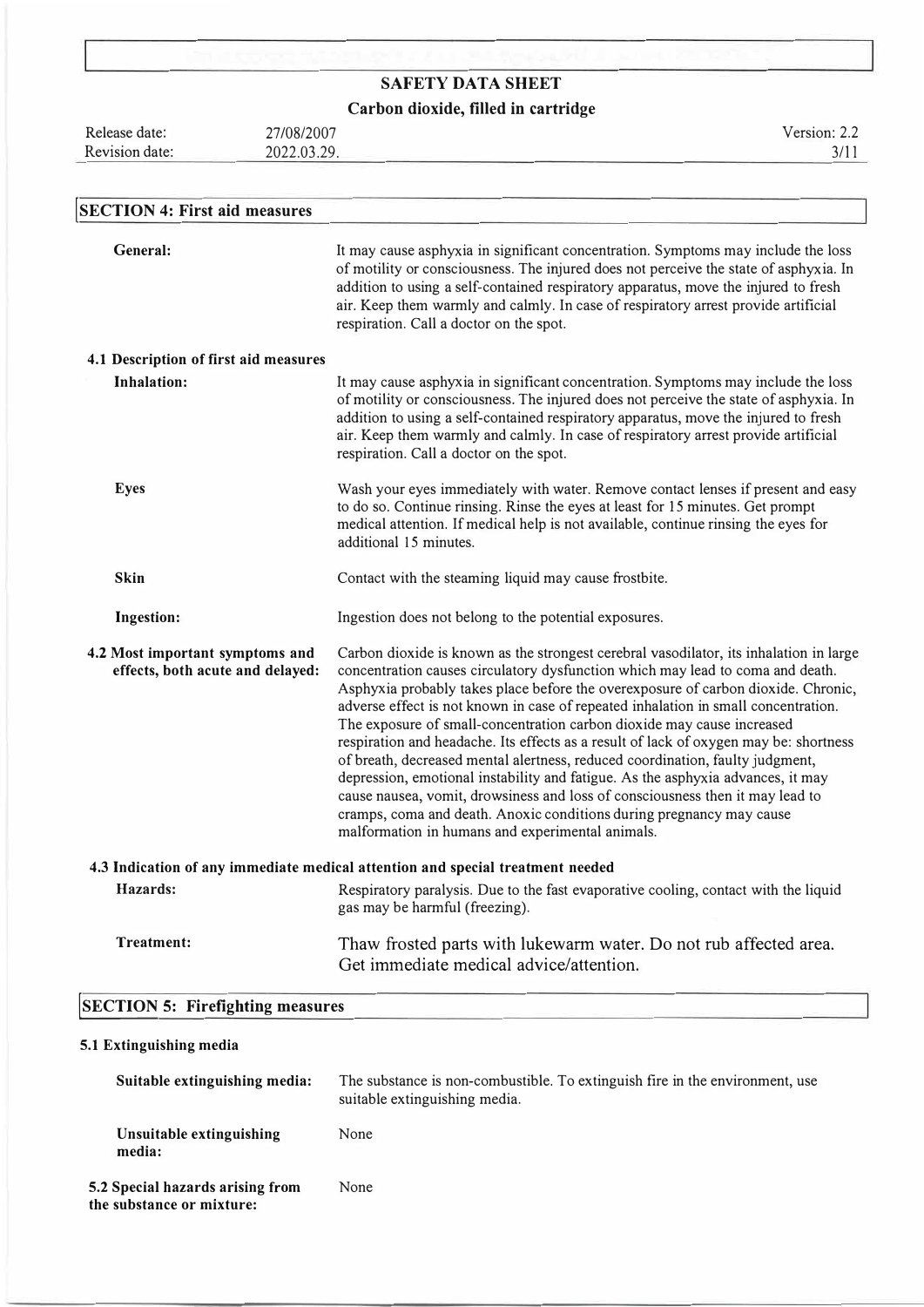|                                                   |             | <b>SAFETY DATA SHEET</b>                                                                                                                                                                                                                                                                                                                                                                                                                                                                                                                                                                          |  |
|---------------------------------------------------|-------------|---------------------------------------------------------------------------------------------------------------------------------------------------------------------------------------------------------------------------------------------------------------------------------------------------------------------------------------------------------------------------------------------------------------------------------------------------------------------------------------------------------------------------------------------------------------------------------------------------|--|
| Carbon dioxide, filled in cartridge               |             |                                                                                                                                                                                                                                                                                                                                                                                                                                                                                                                                                                                                   |  |
| Release date:                                     | 27/08/2007  | Version: 2.2                                                                                                                                                                                                                                                                                                                                                                                                                                                                                                                                                                                      |  |
| Revision date:                                    | 2022.03.29. | 4/11                                                                                                                                                                                                                                                                                                                                                                                                                                                                                                                                                                                              |  |
| <b>Hazardous combustion products:</b>             |             | None                                                                                                                                                                                                                                                                                                                                                                                                                                                                                                                                                                                              |  |
| 5.3 Advice for firefighters                       |             |                                                                                                                                                                                                                                                                                                                                                                                                                                                                                                                                                                                                   |  |
| <b>Special procedures:</b>                        |             | In case of fire: Stop leak if safe to do so. Use a fire extinguisher to stop fire.<br>Remove ignition source or let it burn.                                                                                                                                                                                                                                                                                                                                                                                                                                                                      |  |
| Special protective equipment<br>for firefighters: |             | Firefighters are expected to use standard protective equipment including fire<br>retardant jacket, helmet with face guard, gloves, rubber boots and a self-contained<br>breathing apparatus. EN Directive 469 Protective clothing for firefighters<br>Performance requirements for protective clothing for firefighting. EN 15090<br>Footwear for firefighters. EN 659 Protective gloves for firefighters. EN 443<br>Helmets for firefighting in buildings and other structures. EN 137 Respiratory<br>protective devices. Compressed air breathing apparatus. Requirements, testing,<br>marking. |  |

# **SECTION 6: Accidental release measures**

| 6.1 Personal precautions,<br>protective equipment and<br>emergency procedures: | Empty the area. Provide appropriate ventilation. Do not allow it to enter sewers,<br>basement, excavation or other places where its accumulation may be hazardous.<br>When entering the area, use a self-contained respiratory apparatus unless the area<br>has been found safe. EN 137 Respiratory protective devices. Compressed air<br>breathing apparatus. Requirements, testing, marking. |
|--------------------------------------------------------------------------------|------------------------------------------------------------------------------------------------------------------------------------------------------------------------------------------------------------------------------------------------------------------------------------------------------------------------------------------------------------------------------------------------|
| <b>6.2 Environmental precautions:</b>                                          | If safe to do so, do not allow additional leak or spill.                                                                                                                                                                                                                                                                                                                                       |
| 6.3 Methods and material for<br>containment and cleaning up:                   | Provide appropriate ventilation.                                                                                                                                                                                                                                                                                                                                                               |
| 6.4 Reference to other sections:                                               | Refer section 8.                                                                                                                                                                                                                                                                                                                                                                               |

# **!SECTION 7: Handling and storage:**

## **7.1 Precautions for safe handling:**

| <b>7.1.1 Technical precautions</b> | Ensure ventilation, use protective equipment                                                                                                                                                                                                 |  |
|------------------------------------|----------------------------------------------------------------------------------------------------------------------------------------------------------------------------------------------------------------------------------------------|--|
| 7.1.2 Advice for safe handling     | Avoid skin, eye, cloth contact. Avoid the inhalation of the product's mist, steam.<br>Avoid the product's contact with oily, greasy surface. Only use equipment which is<br>suitable for this product, the planned pressure and temperature. |  |

**7.2 Conditions for safe storage, including any incompatibilities:** 

| 7.2.1. Technical measures / Storage<br>conditions | keep in a dry, cool and well-ventilated place in its original, closed packing away<br>from heat and source of ignition. |  |
|---------------------------------------------------|-------------------------------------------------------------------------------------------------------------------------|--|
| 7.2.2 Incompatible products                       | N/A                                                                                                                     |  |
| 7.2.3 Packings                                    | in retail packings and/or in bulk                                                                                       |  |
| 7.3 Specific end uses (end uses):<br>none         |                                                                                                                         |  |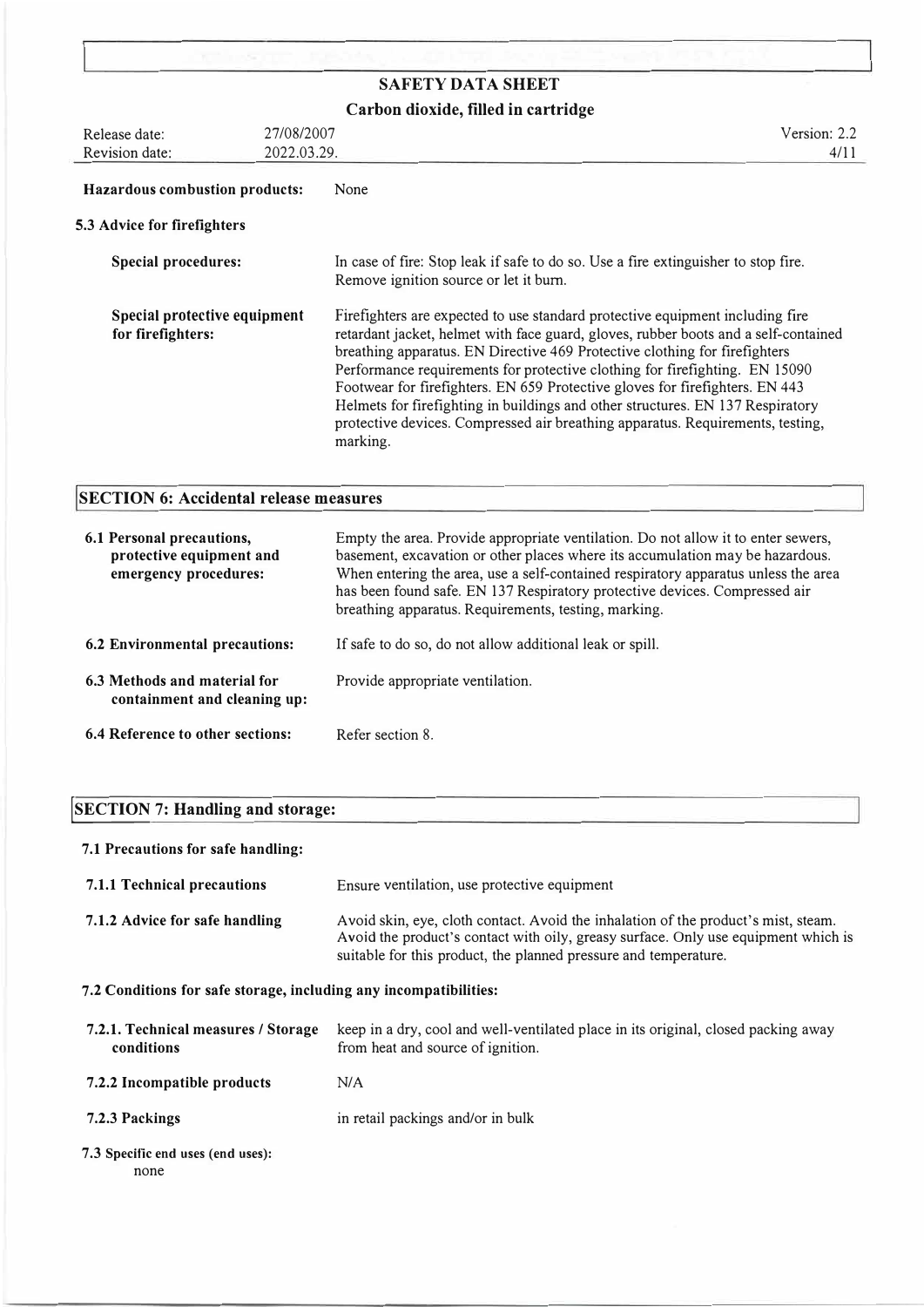### **Carbon dioxide, filled in cartridge**

Release date: Revision date: 27/08/2007 2022.03.29. Version: 2.2 5/11

### **SECTION 8: Exposure controls and personal protection**

#### **8.1 Control parameters**

#### **0 ccupational exposure limits**

| <b>Chemical designation</b> | <b>Type</b> | <b>Exposure limits</b> |                | <b>Source</b>                                                                                                                                                                                                        |
|-----------------------------|-------------|------------------------|----------------|----------------------------------------------------------------------------------------------------------------------------------------------------------------------------------------------------------------------|
| Carbon dioxide              | TWA         | $5.000$ ppm            | 9.000<br>mg/m3 | EU. Indicative exposure limits according<br>to Directives 91/322/EEC, 2000/39/EC,<br>2006/15/EC, 2009/161/EU (2009. 09.)                                                                                             |
|                             | AK          |                        | 9.000<br>mg/m3 | Occupational exposure limit value<br>(OEL), Joint Decree No. 25/2000 (IX.<br>30.) of the Ministry of Health and the<br>Ministry of Social and Family Affairs on<br>the chemical safety of workplaces. (2007.<br>12.) |

#### **8.2 Protection against exposure**

provide ventilation, use protective equipment. Avoid the inhalation of the product's mist, steam. Avoid skin, eye, cloth contact.

#### **8.2.1. Occupational exposure controls**

#### **8.2.1.1. Respiratory protection**



in case of inadequate ventilation or extraction, use a respiratory apparatus. In a closed area use a self-contained respiratory apparatus.

#### **8.2.1.2 Hand protection:**



protective gloves, (MSZ EN-388)

#### **8.2.1.3. Eye protection**

tightly fitting protective glasses (EN 166),

#### **8.2.1.4. Skin protection**

safety shoes (MSZ EN 345-1, SB)

**8.2.2. Environmental exposure controls**  avoid release to sewer, pits and basement.

### **SECTION 9: Physical and chemical properties**

### **9.1 Information on basic physical and chemical properties**

**External characteristics Physical state: Form: Colour:** 

Gas Liquid gas Colourless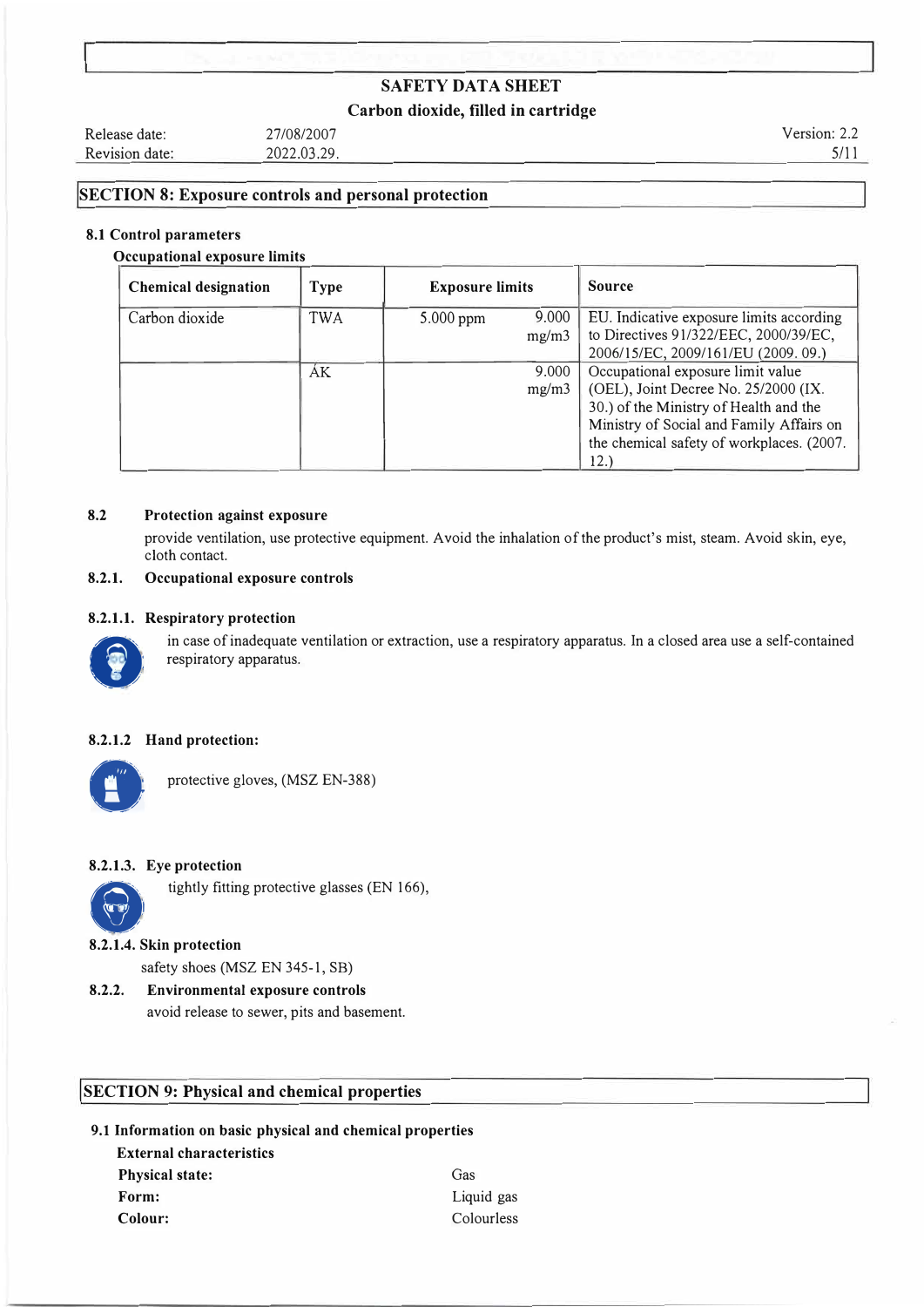## **SAFETY DATA SHEET Carbon dioxide, filled in cartridge**

Release date: Revision date: 27/08/2007 2022.03.29. Version: 2.2 6/11 **Odour: Odour threshold: pH value: Melting point: Boiling point: Sublimation point: Critical temperature ( <sup>0</sup>C): Flash point: Evaporation rate: Flammability (solid, gas): Explosive limit - Top (%)-: Explosive limit - Lower (%)-: Vapour pressure: Vapour density (air=l): Relative density: Solubility Water: Odourless** The odour threshold is subjective and not suitable for the warning of excessive exposure. 3.2 - 3.7 pH value of saturated CO2 solutions range between 3.7 and 3.2 at a pressure of 101 KPa (I atm) and 2,370 KPa (23,4 atm)  $-56.6$  °C  $-78.5$  °C -78.5 °C 31.0 °C Not applicable to gases and gas mixtures. Not applicable to gases and gas mixtures. Non-flammable gas not applicable. not applicable. 45.1 bar  $(10 °C)$  $1.522(21 °C)$ 1.512 (-56.6 °C) **Partition coefficient: (n-octanol/water):**  2.900 mg/l (25  $^{\circ}$ C) 0.83 **Auto-ignition temperature: Decomposition temperature: Viscosity Cinematic viscosity: Dynamic viscosity: Explosive properties: Oxidising properties: 9.2 OTHER INFORMATION: Molecular weight:**  not applicable. Not determined. Not determined.  $0.07$  mPa.s (20 °C) 0.02 mPa.s (20 $^{\circ}$ C) Not applicable. not applicable. Its gas/vapour is heavier than air. In closed areas, it may accumulate easily, especially on the floor or in low-lying areas. 44.01 g/mol (CO2)

## **!SECTION 10: Stability and reactivity**

| 10.1 Reactivity                             | As regards reactivity, there is no additional hazards in addition to those included in<br>this section. |  |
|---------------------------------------------|---------------------------------------------------------------------------------------------------------|--|
| 10.2 Chemical stability:                    | Stable under normal circumstances.                                                                      |  |
| 10.3 Possibility of hazardous<br>reactions: | None                                                                                                    |  |
| 10.4 Conditions to avoid:                   | None                                                                                                    |  |
| 10.5 Incompatible materials:                | It does not react with any substance under neither dry nor wet circumstances.                           |  |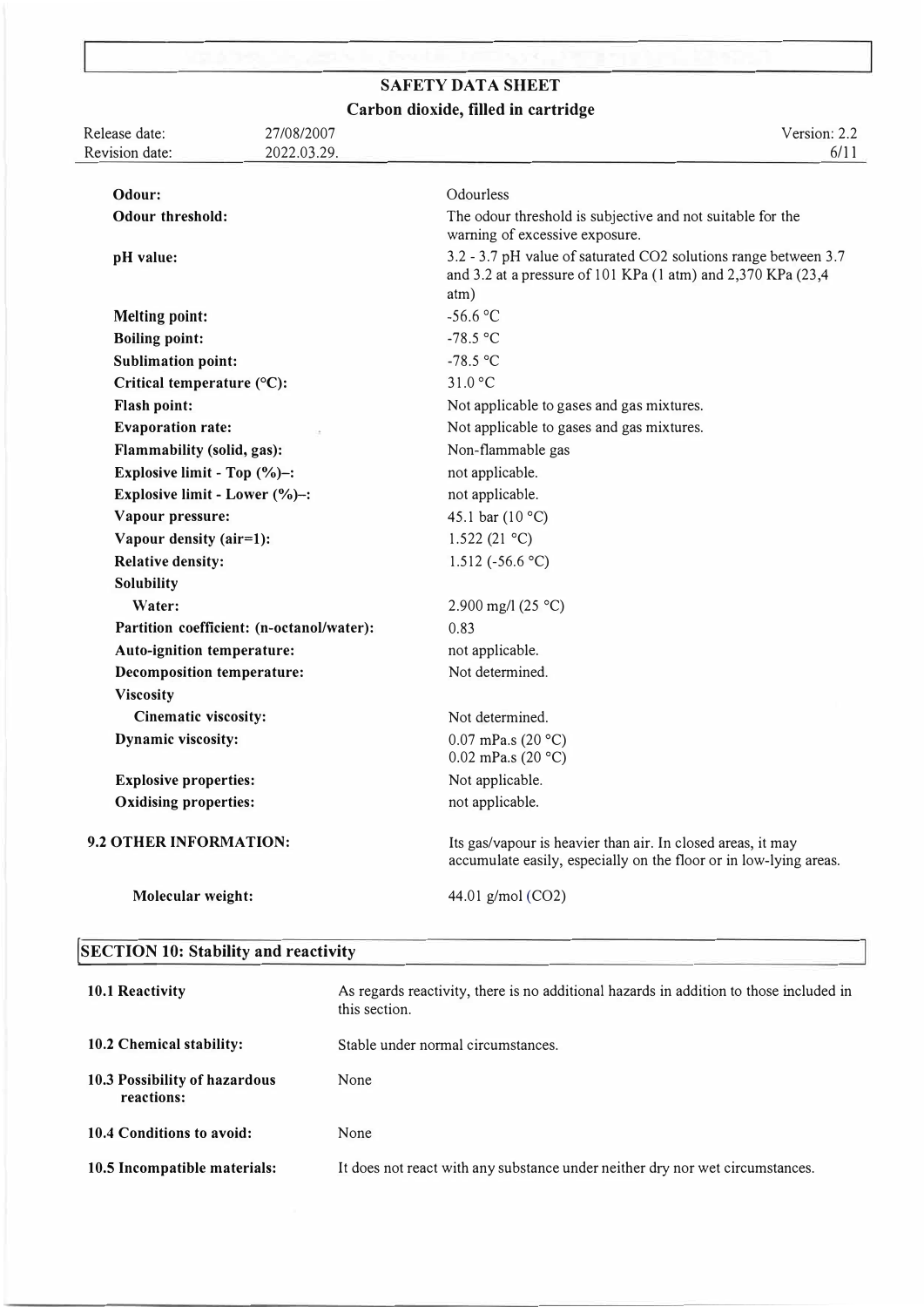## **Carbon dioxide, filled in cartridge**

| Release date:<br>Revision date:                             | 27/08/2007<br>2022.03.29. |                                                                                                                                                                                                                                      | Version: 2.2<br>7/11 |
|-------------------------------------------------------------|---------------------------|--------------------------------------------------------------------------------------------------------------------------------------------------------------------------------------------------------------------------------------|----------------------|
| 10.6 Hazardous decomposition<br>products:                   |                           | No hazardous decomposition products would be expected under the normal<br>conditions of use and storage.                                                                                                                             |                      |
| <b>SECTION 11: Toxicological information</b>                |                           |                                                                                                                                                                                                                                      |                      |
| <b>General information:</b>                                 |                           | In large concentration, it may cause the fast deterioration of circulation even at<br>average level of oxygen concentration. The symptoms may be a headache, nausea,<br>vomit which may lead to loss of consciousness or even death. |                      |
| 11.1 Information on toxicological effects                   |                           |                                                                                                                                                                                                                                      |                      |
| <b>Acute toxicity - Ingestion</b><br>Product                |                           | Based on the available data the criteria for classification is not possible.                                                                                                                                                         |                      |
| <b>Acute toxicity - Skin contact</b><br>Product             |                           | Based on the available data the criteria for classification is not possible.                                                                                                                                                         |                      |
| <b>Acute toxicity - Inhalation</b><br>Product               |                           | Based on the available data the criteria for classification is not possible.                                                                                                                                                         |                      |
| <b>Skin corrosion/Skin irritation</b><br><b>Product</b>     |                           | Based on the available data the criteria for classification is not possible.                                                                                                                                                         |                      |
| Serious eye damage/Eye irritation<br><b>Product</b>         |                           | Based on the available data the criteria for classification is not possible.                                                                                                                                                         |                      |
| Respiratory or skin sensitization<br>Product                |                           | Based on the available data the criteria for classification is not possible.                                                                                                                                                         |                      |
| Germ cell mutagenicity<br>Product                           |                           | Based on the available data the criteria for classification is not possible.                                                                                                                                                         |                      |
| Carcinogenicity<br><b>Product</b>                           |                           | Based on the available data the criteria for classification is not possible.                                                                                                                                                         |                      |
| <b>Reproductive toxicity</b><br>Product                     |                           | Based on the available data the criteria for classification is not possible.                                                                                                                                                         |                      |
| Target organ toxicity - single exposure<br>Product          |                           | Based on the available data the criteria for classification is not possible.                                                                                                                                                         |                      |
| Target organ toxicity - repeated exposure<br><b>Product</b> |                           | Based on the available data the criteria for classification is not possible.                                                                                                                                                         |                      |
| <b>Aspiration hazard</b><br>Product                         |                           | Not applicable to gases and gas mixtures.                                                                                                                                                                                            |                      |

# **!SECTION 12: Ecological information**

**12.1 Toxicity**

**Acute toxicity** 

This product does not cause ecological damages.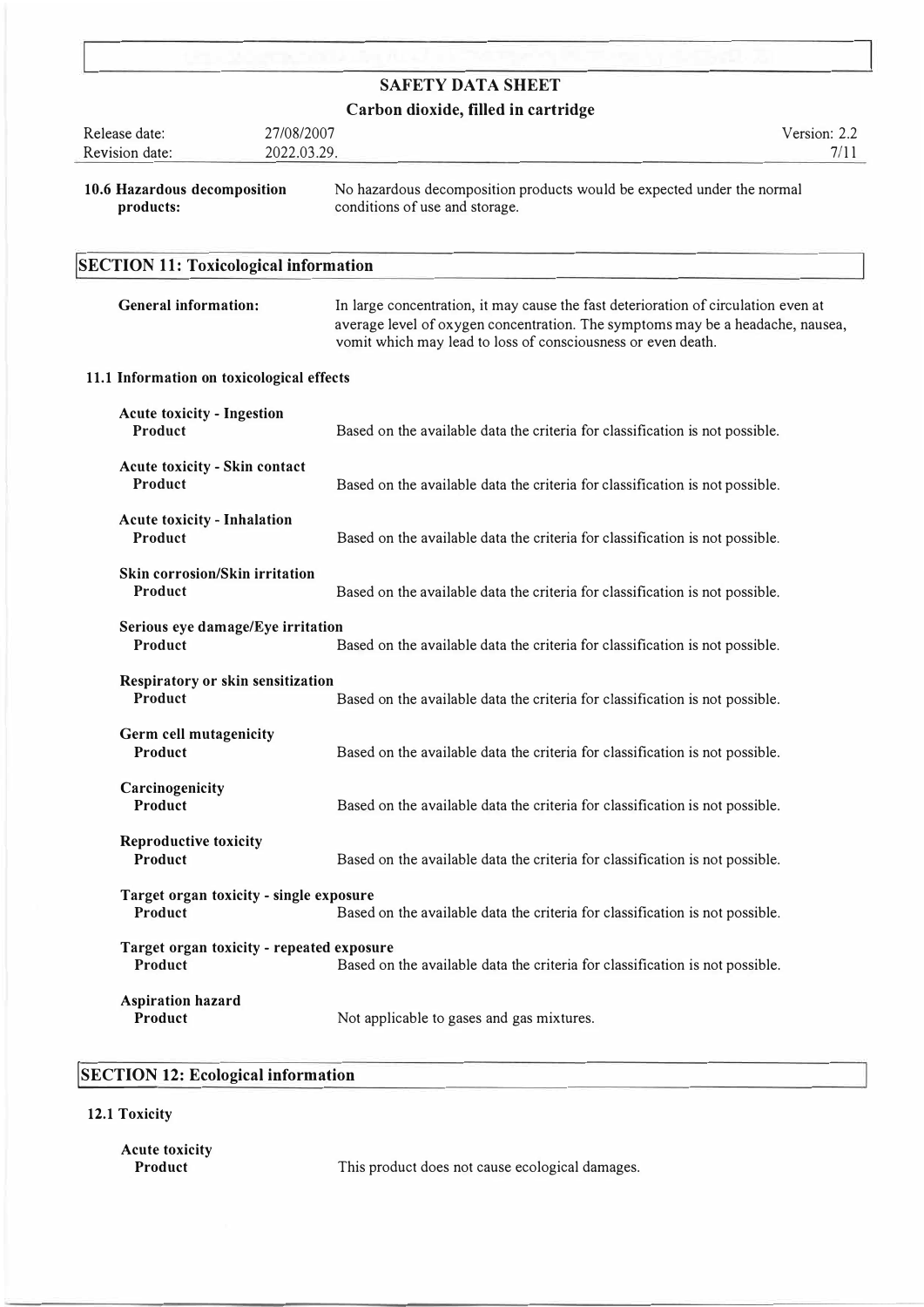**Carbon dioxide, filled in cartridge** 

| Release date:                                           | 27/08/2007  | Version: 2.2                                                                                                            |
|---------------------------------------------------------|-------------|-------------------------------------------------------------------------------------------------------------------------|
| Revision date:                                          | 2022.03.29. | 8/11                                                                                                                    |
| 12.2 Persistence and degradability<br>Product           |             | Not applicable to gases and gas mixtures.                                                                               |
| 12.3 Bioaccumulation<br>Product                         |             | The respective product is expected to degrade biologically and does not survive for<br>long in the aquatic environment. |
| 12.4 Mobility in soil<br>Product                        |             | Due to its high volatility, the soil or water pollution of the product is not possible.                                 |
| 12.5 Results of PBT and vPvB<br>assessment<br>Product   |             | Not classified as PBT or vPvB substance.                                                                                |
| 12.6 Other adverse effects:<br>Global warming potential |             | Global warming potential: 1<br>When it is emitted in large volume, it may contribute to the greenhouse effect.          |
| Carbon dioxide                                          |             | Global warming potential: 1                                                                                             |

# **!SECTION 13: Disposal considerations**

| 13.1 Product disposal | The product became unsuitable for further use arising from the substance or<br>formulation, the tools and packaging contaminated with the substance shall be<br>transported to an authorised operator for additional utilisation/disposal. |  |
|-----------------------|--------------------------------------------------------------------------------------------------------------------------------------------------------------------------------------------------------------------------------------------|--|
| 13.2 Packing disposal | the packing may be treated similarly to the product.                                                                                                                                                                                       |  |
| 13.3 EWC data         | 15 01 05 mixed composite packaging                                                                                                                                                                                                         |  |

| <b>SECTION 14: Transport information</b> |  |
|------------------------------------------|--|
|                                          |  |

## **ADR/ADN/RID**

| 14.1 UN number:                           | <b>UN 2037</b>                                    |
|-------------------------------------------|---------------------------------------------------|
| 14.2 Shipping name:                       | Small containers filled with gas (gas cartridges) |
| 14.3 Hazard class(es)                     |                                                   |
| Class:                                    | 2                                                 |
| Risk label(s):                            | 2.2                                               |
| Classification code                       | 5A                                                |
| Hazard identification (Kemler)<br>number: | 20                                                |
| Tunnel restriction code:                  | (E)                                               |
| 14.4 Packing group:                       |                                                   |
| 14.5 Environmental hazards:               | no                                                |
| 14.6 Special precautions for user:        | $\rightarrow$                                     |
|                                           |                                                   |

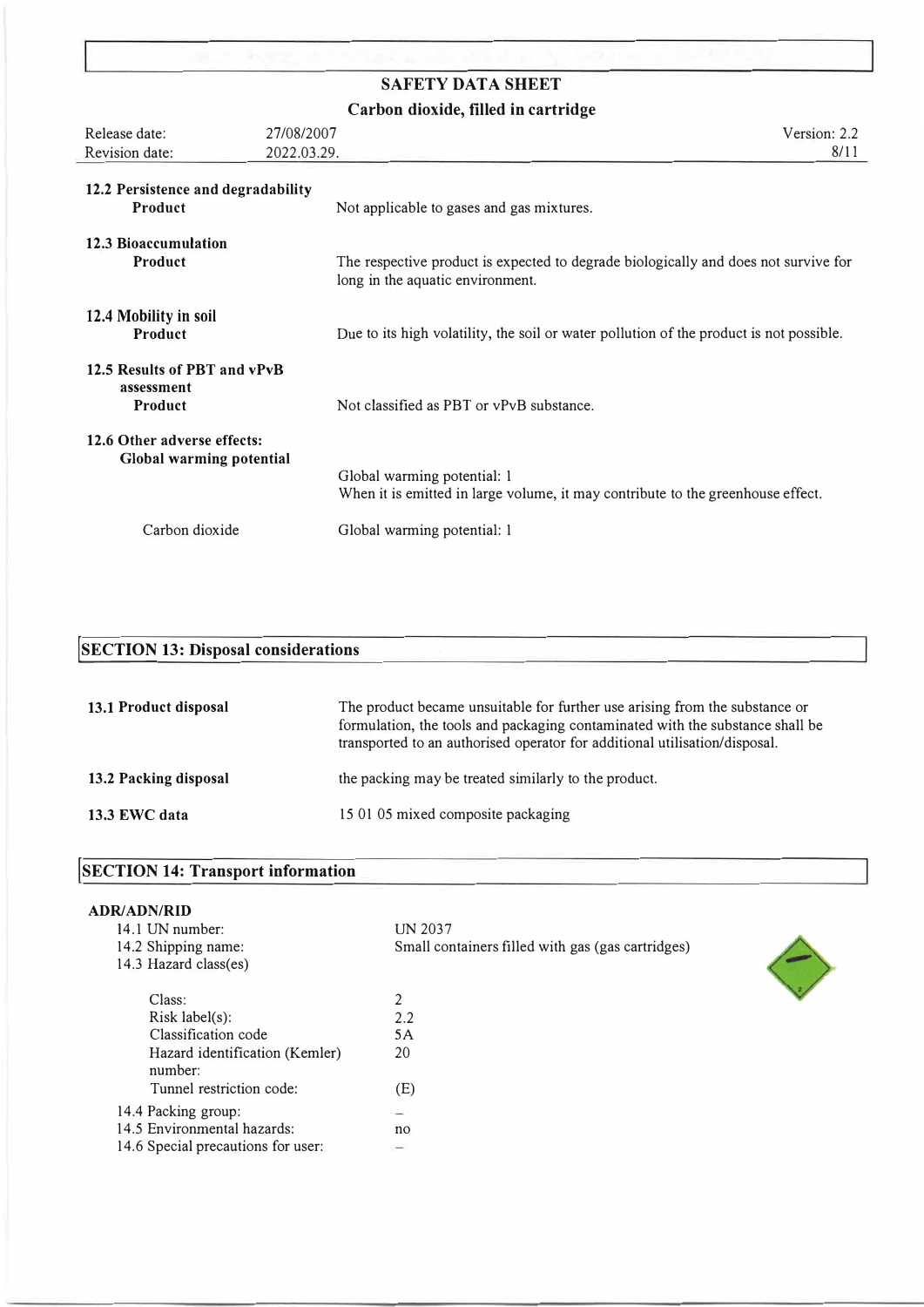# **SAFETY DATA SHEET Carbon dioxide, filled in cartridge**

| Release date:<br>Revision date:                                | 27/08/2007<br>2022.03.29. |                                                   | Version: 2.2<br>9/11 |
|----------------------------------------------------------------|---------------------------|---------------------------------------------------|----------------------|
| <b>IMDG</b>                                                    |                           |                                                   |                      |
| 14.1 UN number:                                                |                           | <b>UN 2037</b>                                    |                      |
| 14.2 Shipping name:                                            |                           | Small containers filled with gas (gas cartridges) |                      |
| 14.3 Hazard class(es)                                          |                           |                                                   |                      |
| Class:                                                         |                           | $\overline{c}$                                    |                      |
| Risk label(s):                                                 |                           | 2.2                                               |                      |
| EmS No.:                                                       |                           | $F-D, S-U$                                        |                      |
| 14.3 Packing group:                                            |                           |                                                   |                      |
| 14.5 Marine pollutant:                                         |                           | no                                                |                      |
| 14.6 Special precautions for user:                             |                           |                                                   |                      |
| <b>IATA</b>                                                    |                           |                                                   |                      |
| 14.1 UN number:                                                |                           | <b>UN 2037</b>                                    |                      |
|                                                                |                           |                                                   |                      |
| 14.2 Shipping name:<br>14.3 Hazard class(es)                   |                           | Small containers filled with gas (gas cartridges) |                      |
| Class:                                                         |                           | 2.2                                               |                      |
| Risk label(s):                                                 |                           | 2.2                                               |                      |
|                                                                |                           |                                                   |                      |
| 14.4 Packing group:                                            |                           |                                                   |                      |
| 14.5 Environmental hazards:                                    |                           | not applicable.                                   |                      |
| 14.6 Special precautions for user:<br><b>OTHER INFORMATION</b> |                           |                                                   |                      |
| Passenger and cargo aircraft:                                  |                           | Authorised.                                       |                      |
| Only cargo aircraft:                                           |                           | Authorised.                                       |                      |
| <b>PAX</b>                                                     |                           |                                                   |                      |
| CAO                                                            |                           | Y203, 203                                         |                      |
|                                                                |                           | 203                                               |                      |

## **14.7 Transport in bulk according to Annex** II **of MARPOL 73/78 and the IBC code:** not applicable

# **jSECTION 15: Regulatory information**

**15.1. Safety, health and environmental regulations/legislation specific for the substance or mixture:**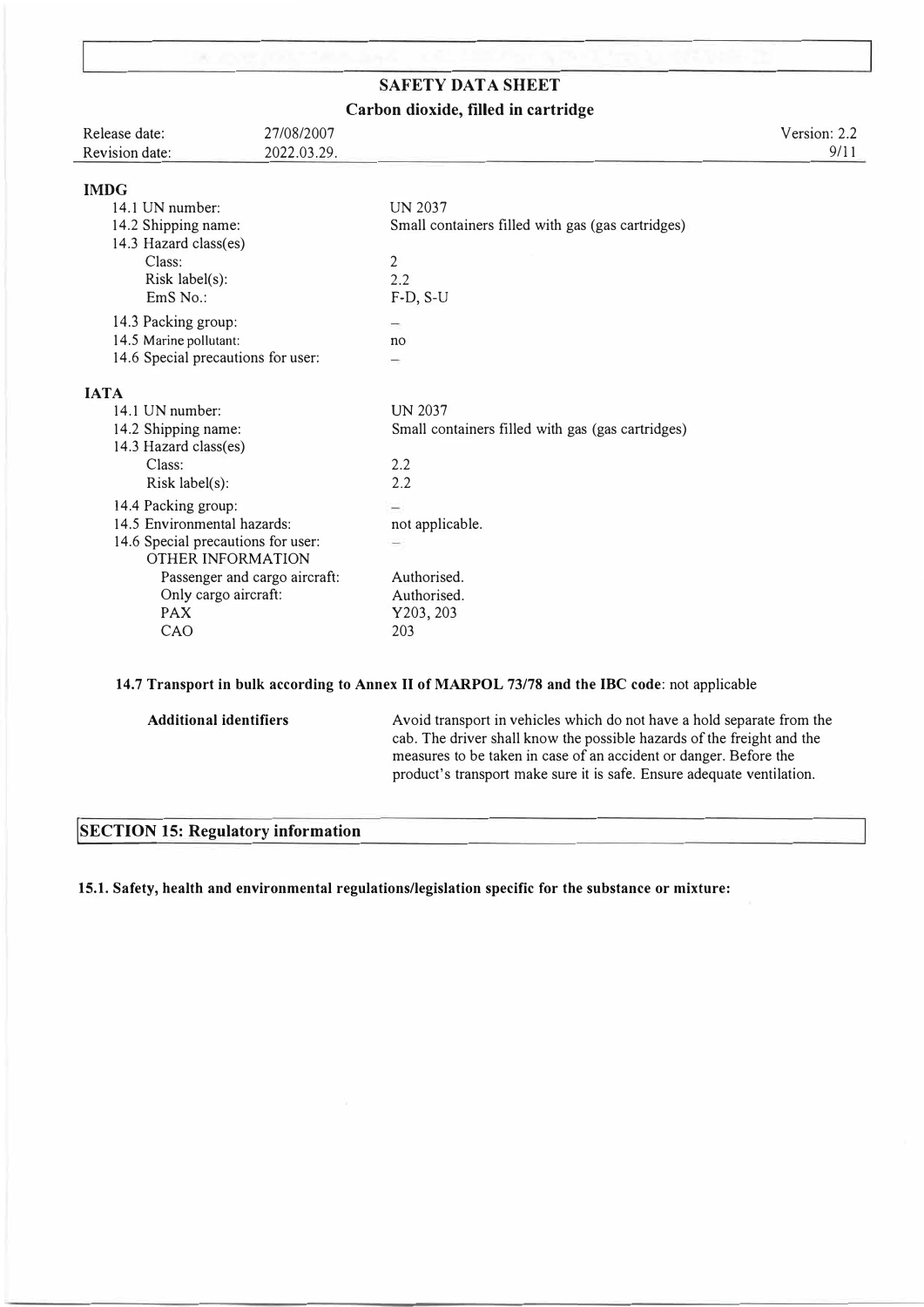#### **Carbon dioxide, filled in cartridge**

| Release date:  | 27/08/2007  |  |
|----------------|-------------|--|
| Revision date: | 2022.03.29. |  |

Version: 2.2 I 0/11

#### **15.1.1 Key regulations for the product**

Act XCIII of 1993 on health and safety and related regulations

Act CLXXXV of 2012 on waste

Act XXV of 2000 on chemical safety

Government Decree No. 225/2015. (VIII. 7 .) on the detailed rules of specific activities in connection with hazardous waste

Joint Decree No. 3/2002. (II. 8.) of the Ministry of Health and the Ministry of Social and Family Affairs on the minimum level of occupational safety requirements of workplaces

Decree No. 54/2014. (XII. 5.) of the Ministry of Internal Affairs on the National Fire Safety Regulations Decree No. 44/2000. **(XII.** 20.) of the Ministry of Health on the detailed rules of specific procedures and activities in connection with hazardous substances and formulations

Joint Decree No. 5/2020. (II. 6.) of the Ministry of Innovation and Technology On the protection of the health and safety of workers from the risks related to chemical agents

EC Regulation 1907/2006 concerning the Registration, Evaluation, Authorisation and Restriction of Chemicals {REACH)

EC Regulation 1272/2008 on the classification, labelling and packaging of substances and mixtures (CLP). This Safety Data Sheet has been made in compliance with EU Regulation 830/2015.

#### **15.1.2 Other respective regulation**

EWC codes: Decree No. 72/2013. {VIII. 27.) of the Ministry of Rural Development on waste list Road transport: Decree No. 387/2021 (VI. 30.) of the Government on the publication and national application of Annex 'A' and 'B' of the European Agreement on the International Road Transport of Hazardous

#### **15.2. 15.2 Chemical safety assessment:**

not necessary